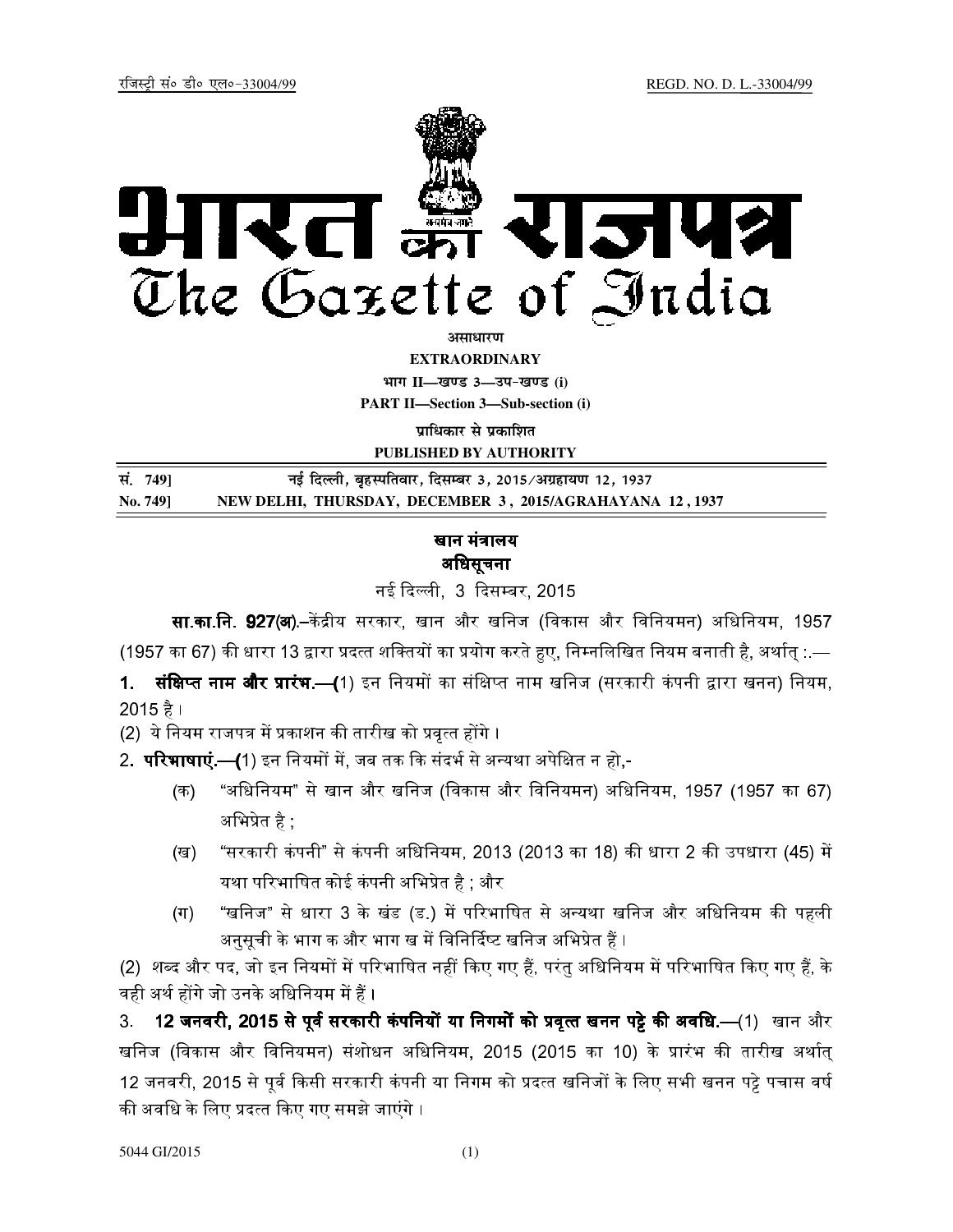(2) राज्य सरकार, सरकारी कंपनी या निगम द्वारा खनन पट्टे की समाप्ति से कम से कम बारह मास पूर्व इस निमित्त इसे दिए गए आवेदन पर, कारणों को लेखबद्ध करते हुए, खनन पट्टे की अवधि को बीस वर्ष की और अवधि के लिए एक ही बार विस्तारित कर सकेगी ।

(3) उपनियम (1) के अध्यधीन, किसी सरकारी कंपनी या निगम द्वारा खनन पट्टों के नवीकरण के लिए किए गए सभी आवेदन और जो खान और खनिज (विकास और विनियमन) संशोधन अधिनियम, 2015 (2015 का 10) के प्रारंभ की तारीख को लंबित थे, खनन पट्टे की अवधि के विस्तारण के लिए आवेदन समझे जाएंगे और उपनियम (2) के उपबंधों के अनुसार निपटाए जाएंगे ।

## 4. 12 जनवरी. 2015 को या उसके पश्चात सरकारी कंपनियों या निगमों को प्रदत्त खनन पट्टे की अवधि.—

(1) किसी सरकारी कंपनी या निगम को खनिजों के लिए प्रदत्त सभी खनन पट्टे पचास वर्ष की अवधि के लिए होंगे। (2) किसी सरकारी कंपनी या निगम को अधिनियम की धारा 10ख और धारा 11 के उपबंधों के अनसार प्रदत्त कोई खनन पट्टा पचास वर्ष की अवधि की समाप्ति पर समाप्त हो जाएगा और विस्तारित नहीं किया जाएगा ।

(3) राज्य सरकार जिसने सरकारी कंपनी या निगम द्वारा इस निमित्त आवेदन पर अधिनियम की धारा 17क की उपधारा (2क) और उपधारा (2ख) के उपबंधों के अनुसार खनन पट्टा प्रदान किया था, कम से कम बारह मास पूर्व कारणों को लेखबद्ध करते हुए, खनन पट्टे की अवधि को बीस वर्ष की और अवधि के लिए एक ही बार विस्तारित कर सकेगी ।

## 5. अधिनियम की धारा 17क की उपधारा (2ग) के अधीन किसी सरकारी कंपनी या निगम द्वारा संदाय.—

**(**1) कोई सरकारी कंपनी या निगम या कोई संयक्त उपक्रम जिसे अधिनियम की धारा 17क की उपधारा (2क) और (2ख) के उपबंधों के अनुसार खनन पट्टा प्रदत्त किया गया है, प्रत्येक मामले में केंद्रीय सरकार द्वारा यथा अधिसूचित अधिनियम की दूसरी अनुसूची के संबंध में, संदत्त रायल्टी की प्रतिशतता के समान रकम संदत्त करेगा ।

<u>(2) सरकारी कंपनी या निगम राज्य सरकार को उपनियम (1) के अधीन यथाविनिर्दिष्ट संदाय करेगा ।</u>

(3) सरकारी कंपनी या निगम ऐसी अन्य रकम का संदाय भी संबंधित प्राधिकारियों को करेगा, जो तत्समय प्रवृत्त <u>किसी विधि के अधीन अपेक्षित हो. जिसके अंतर्गत -</u>

(i) राज्य सरकार को रायल्टी या अनिवार्य भाटक ;

(ii) राष्टीय खनिज खोज न्यास को संदाय : और

(iii) िजला खिनज फांउडेशन को संदाय, है ।

[फा. सं. 1/13/2015-एम.VI] आर. श्रीधरन. अपर सचिव

## **MINISTRY OF MINES NOTIFICATION**

New Delhi, the 3rd December, 2015

**G.S.R. 927(E).—**In exercise of the powers conferred by section 13 of the Mines and Minerals (Development and Regulation) Act, 1957 (67 of 1957), the Central Government hereby makes the following rules, namely:-

**1. Short title and commencement.–** (1) These rules may be called the Mineral (Mining by Government Company) Rules, 2015.

(2) These rules shall come into force on the date of their publication in the Official Gazette.

**2. Definitions**.—(1) In these rules, unless the context otherwise requires, -

(a) "Act" means the Mines and Minerals (Development and Regulation) Act, 1957 (67 of 1957);